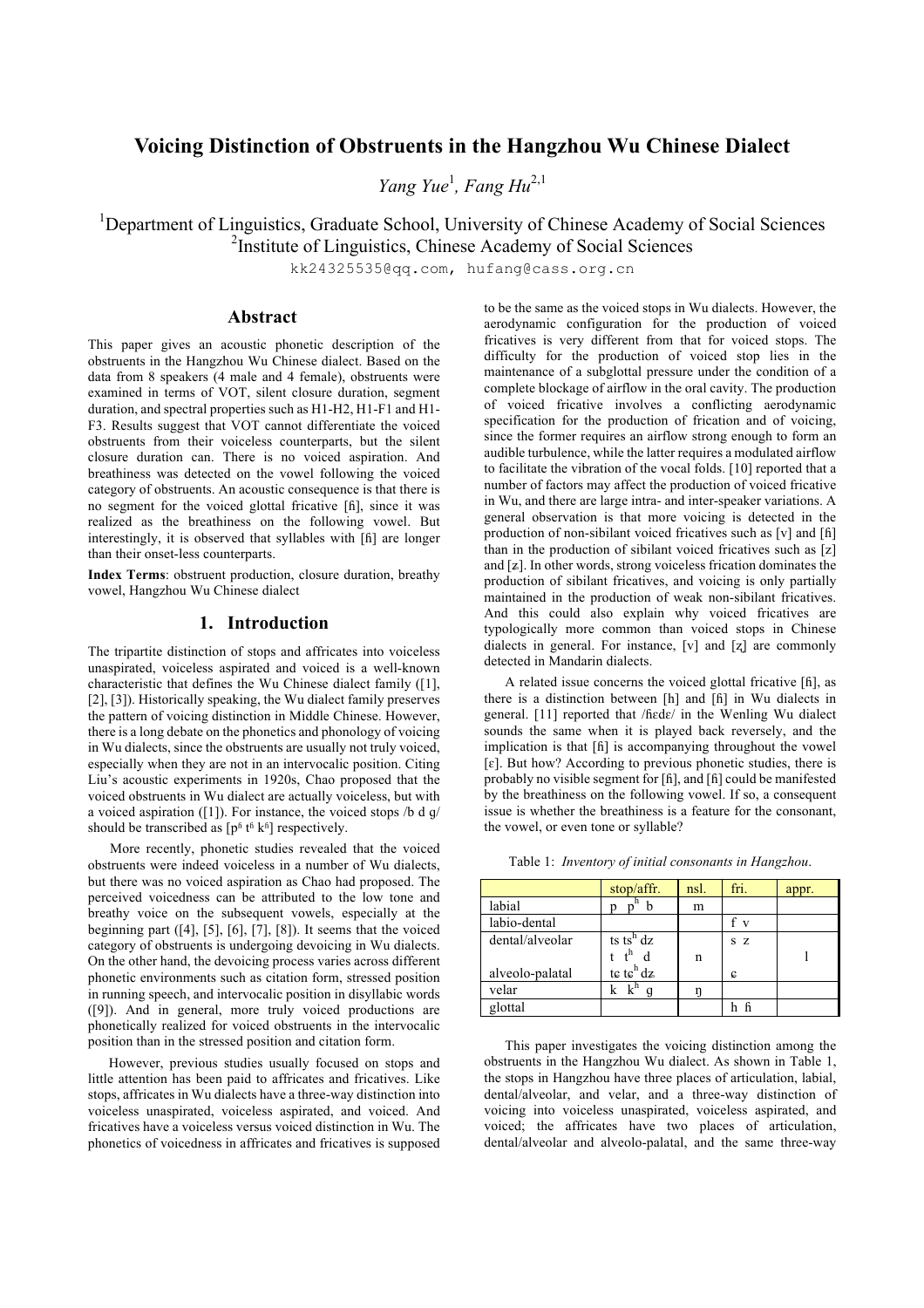distinction of voicing as the stops; the fricatives have four places of articulation, labio-dental, dental/alveolar, alveolopalatal, and glottal, and a voiceless versus voiced distinction of voicing. Note that the voiceless alveolo-palatal fricative [ɕ] does not have a voiced counterpart  $[z]$ . That is because  $[z]$  has merged into [ɦ] diachronically.

### **2. Methodology**

8 native speakers, 4 male and 4 female, provided speech data. All of them were born and raised up in Hangzhou, and had no reported history of speech disorders. Meaningful monosyllabic words were used as test words. Each target initial consonant has three test words, preferably with the vowel /i/, /u/ or /a/. Test words, preferably with a mid level tone, were placed in citation form, in carrier sentences, and in intervocalic position in disyllabic words. Audio sounds were recorded directly into a laptop PC with the DMX 6 Fire USB sound card through a SHURE SM86 microphone. Speakers were instructed to speak the test words in a natural way with a normal tempo. The sample rate is 22,050 Hz. Five repetitions were recorded.

Speech data were annotated and analyzed by PRAAT 6.0.19 ([12]) and VoiceSauce ([13]). Acoustic measures include durations and spectral properties. First, voice onset times (VOT) were measured to characterize voicing and aspiration in stops and affricates ([14]). Second, closure durations were measured to characterize the formation of stops and affricates, which is reported to be related to the voiceless versus voiced distinction in the literature ([15]). Third, ratios of the voiceless part of the voiced fricatives to the syllable duration were measured to quantify the degree of devoicing of voiced fricatives. Finally, in order to acoustically quantify breathiness, differences in amplitude between the first and second harmonics (H1-H2), between the first harmonic and the strongest harmonic in the first formants (H1-F1), and between the first harmonic and the strongest harmonic in the third formants (H1-F3) are measured in the 11 equidistantly distributed points on the vowel ([16]).

### **3. Results**

### **3.1 VOT for stops and affricates**

The 9 initial stops in Hangzhou /p  $p^h$  b/, /t  $t^h$  d/, and /k  $k^h$  g/ contrast in place of articulation and voicing. First, it is generally observed that target stops and affricates in intervocalic positions in disyllabic words retain the three-way distinction of voicing. Second, closure duration can only be measured from target segments in carrier sentence, not in citation forms. And there is no significant difference in VOT values between in citation forms and in carrier sentences. Therefore, the following discussion mainly focuses on the data in carrier sentences.

Figure 1 shows mean VOT values in seconds, and Table 2 shows the result of a two-way ANOVA. As mentioned above, place of articulation and voicing are the two factors. And data were averaged from all the 8 speakers, as there is no significant difference between male and female speakers. That is, it is a 3  $\times$  3 design. Table 2 shows significant effects of place of articulation, voicing and the interaction. First, post hoc Tukey HSD confirmed significant difference between labials and alveolars /p  $b$ / < /t d/ (p < 0.0001), and between labials and velars /p  $b$ / < /k g/ (p < 0.0001). Second, there is significant difference between voiceless unaspirated and voiceless aspirated stops /p t k/  $\langle p^h t^h k^h \rangle$  (p  $\langle 0.0001$ ), and between voiced and voiceless aspirated stops /b d  $g$ / < /p<sup>h</sup> t<sup>h</sup> k<sup>h</sup>/ (p < 0.0001). Third, there is no significant difference between alveolars and velars ( $p = 0.1898$ ), and between voiceless unaspirated and voiced stops ( $p = 0.0445$ ). In summary, VOT differentiates aspirated stops from the other categories, but fails to differentiate voiceless unaspirated stops from voiced stops.



Figure 1: *VOT in seconds of Hangzhou stops.*

Table 2: *Two-way ANOVA for VOT of Hangzhou initial stops in carrier sentences.*

| Factor         | Mean Sq  | F value | Pr (>F)      |
|----------------|----------|---------|--------------|
| Place          | 0.01818  | 7.420   | $0.00656$ ** |
| Voicing        | 0.003108 | 1.268   | 0.26031      |
| Place: Voicing | 0.000145 | 0.059   | 0.80792      |



Figure 2: *VOT in seconds of Hangzhou affricates.*

Table 3: *Two-way ANOVA for VOT of Hangzhou initial affricates in carrier sentences*

| Factor         | Mean Sq | F value | Pr (>F)      |
|----------------|---------|---------|--------------|
| Place          | 0.04755 | 47.170  | $0.0001$ *** |
| Voicing        | 0.25976 | 257.701 | $0.0001$ *** |
| Place: Voicing | 0.00237 | 2.352   | 0.0959       |

VOT values in seconds for the 6 Hangzhou affricates, /ts tsh  $dz/$  and /t $\varepsilon$  t $\varepsilon$ <sup>h</sup>  $dz/$  in carrier sentences were summarized in Figure 2. And Table 3 shows results of a two-way ANOVA. There are significant effects of place of articulation (/ts ts<sup>h</sup> dz/  $\frac{1}{\epsilon}$  te te<sup>h</sup> dz/ respectively) and voicing, but no significant effect of interaction. Again, post hoc Tukey HSD confirmed that the differences between voiceless aspirated affricates and the other two categories are significant /ts<sup>h t<sub>c</sub>h/>/ts dz te dz/ (p < 0.0001).</sup> But there is no significant difference between the voiceless unaspirated and voiced affricates ( $p = 0.1502$ ).

#### **3.2 Closure durations for stops and affricates**

It has been shown so far that voiceless and voiced stops and affricates could not be differentiated by VOT. That is, the difference in voicing is not manifested after stop release. Yet closure duration can serve as an indicator to differentiate the voicing distinction of stops and affricates, as closure duration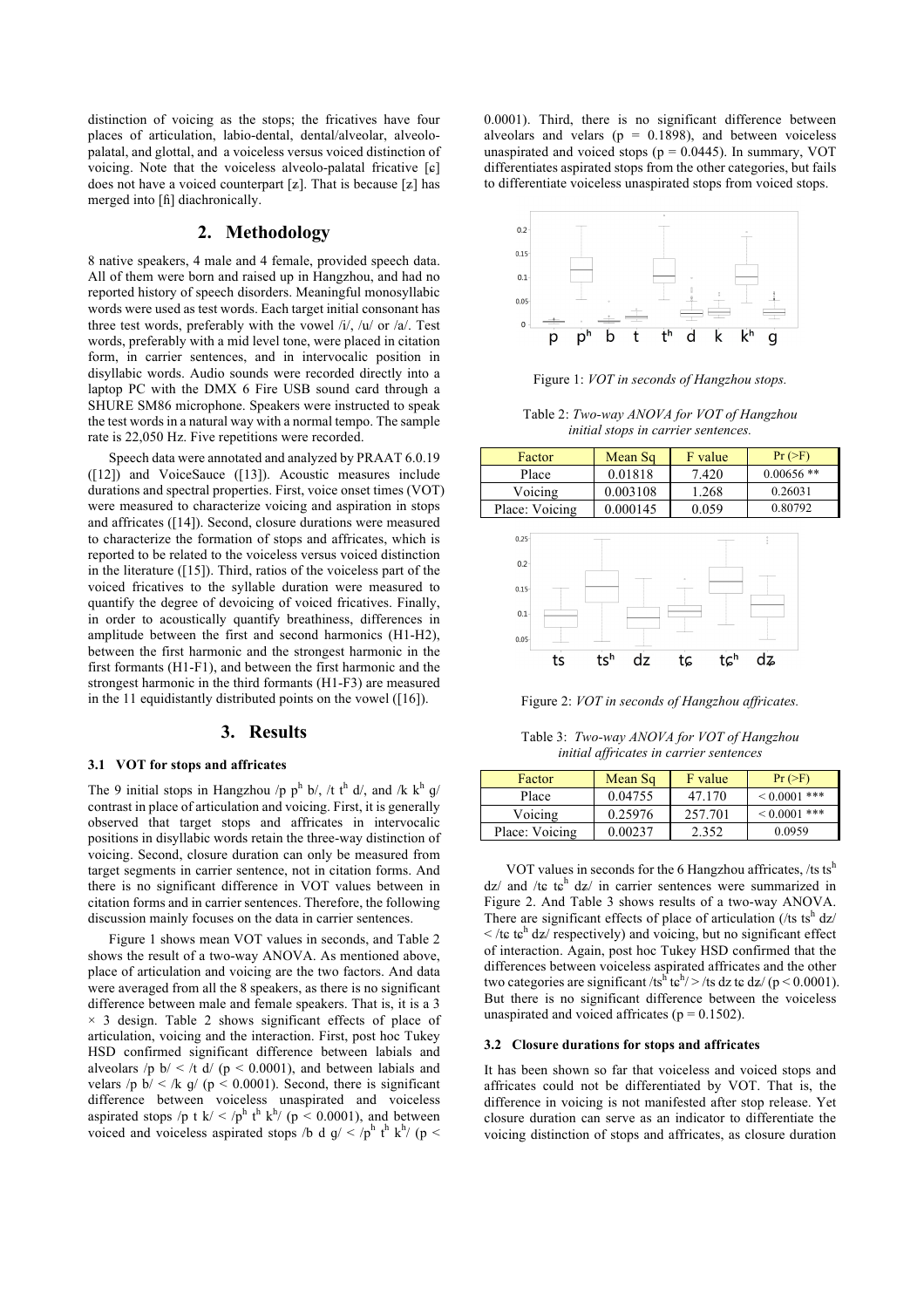reflects articulatory efforts in stop and affricate production before release.

Figures 3 and 4 show means in seconds of closure duration for the stops /p  $p^h$  b t t<sup>h</sup> d k k<sup>h</sup> g/ and affricates /ts ts<sup>h</sup> dz te te<sup>h</sup> dʑ/ in carrier sentences in Hangzhou, respectively. And Tables 4 and 5 summarized results of two-way ANOVAs for the stops and affricates respectively.



Figure 3: *Closure durations in seconds of Hangzhou stops.*

Table 4: *Two-way ANOVA for closure durations of Hangzhou initial stops.*

| Factor         | Mean Sq | F value | Pr (>F)           |
|----------------|---------|---------|-------------------|
| Place          | 0.00408 | 6.723   | $0.00125$ **      |
| Voicing        | 0.16033 | 264.443 | $\leq 0.0001$ *** |
| Place: voicing | 0.00584 | 9.629   | $\leq 0.0001$ *** |



Figure 4: *Closure durations in seconds of Hangzhou affricates.*

Table 5: *Two-way ANOVA for closure durations of Hangzhou initial affricates.*

| Factor         | Mean Sq  | F value | Pr (>F)      |
|----------------|----------|---------|--------------|
| Place          | 0.001275 | 3.086   | 0.079411     |
| Voicing        | 0.028584 | 69.170  | $0.0001$ *** |
| Place: Voicing | 0.003036 | 7.348   | $0.001$ ***  |

Table 4 shows significant effects of place of articulation, voicing, and the interaction for stops; Table 5 shows no significant effect of place of articulation, but significant effects of voicing and the interaction for affricates. Post hoc Tukey HSD confirmed that (1) there are significant differences in closure duration between velar stops and the other two categories ( $p < 0.01$ ), but no difference between labial and alveolar stops (p = 0.9016): /k kʰ g/>/p pʰ b/ = /t tʰ d/; (2) there are significant differences in closure duration between voiceless unaspirated, voiceless aspirated, and voiced stops and affricates  $(p < 0.01$  for the pair of voiceless aspirated and voiced affricates, and  $p < 0.0001$  for the other pairs): /p t k/ > /b d g/ > /ph th kh/ and /ts t $\varepsilon$ / > /dz dz/ > /tsh t $\varepsilon$ h/.

The main point is that closure duration differentiated voicing distinctions among stops and affricates in Hangzhou. The results confirmed that voiceless unaspirated stops and affricates require significantly longer closure duration than their voiced counterparts to build up a greater articulatory effort. However, this kind of effort may not have an acoustic consequence, as it is not manifested in VOT.

### **3.3 Fricatives**

There are three pairs of voiceless versus voiced distinction in fricatives in Hangzhou: /f v/, /s z/, and /h ɦ/. /ɕ/ does not have a voiced counterpart, so it is not included in the discussion.

As the aerodynamic requirements for the production of voicing and fricative is conflicting, devoicing of the voiced fricatives is common in Hangzhou. Our data show that the devoicing is gradient. That is, the voiced fricatives do retain voicing to a substantial degree. In order to quantify the degree of devoicing, occurrence frequencies of the fully voiced, partially voiceless, and fully voiceless were calculated for the voiced fricatives [v z]. The results were summarized in Table 6.

Table 6: *Realization of Hangzhou voiced fricatives.*

| voice   | occur. | $\frac{0}{0}$ | occur. | ∕ ∩  |
|---------|--------|---------------|--------|------|
| full    | 02     | 85            |        | 52.5 |
| Partial |        | 0. .          |        |      |
| zero    |        |               |        |      |

Table 7: *Realization of voiced fricatives in percentages in speakers (n=30 for each speaker).*

| speaker        | full | Partial | Zero |
|----------------|------|---------|------|
| F1             | 73.4 | 23.3    | 3.3  |
| F2             | 56.7 | 6.6     | 36.7 |
| F3             | 80   | 0       | 20   |
| F4             | 87.8 | 3.3     | 9.9  |
| M1             | 60   | 16.7    | 23.3 |
| M <sub>2</sub> | 93.4 |         | 6.6  |
| M <sub>3</sub> | 26.7 | 16.7    | 56.6 |
| M4             | 73.4 | 6.6     | 20   |

Table 6 demonstrates a clear difference in devoicing between /v/ and /z/. /v/ preserved 85% of fully voicing among 102 tokens in total, whereas /z/ retained 52.5% of fully voicing among 63 tokens in total. The results corroborate the report in previous studies ([10]) that weak fricative /v/ maintains more voicing than strong fricative /z/. However, results also suggest that there are inter-speaker variations, as shown in Table 7. In general, most speakers have a high percentage of fully voicing for the voiced fricatives in Hangzhou, but one speaker (M3) has more fully voiceless (56%) than fully voiced (26.7%) productions.

The data suggest that /ɦ/ could not be segmented from the following vowel in the acoustic signal. The question is: does /ɦ/ exist? Is there still an articulation for /ɦ/? In addition to possible breathiness on the following vowel that will be discussed in the next section, will a syllable with /ɦ/ have a longer duration than its corresponding syllable without it? As mentioned earlier, Hangzhou has /h/ versus /ɦ/ distinction. There is actually a three-way distinction of voicing if the onset-less syllables are also taken into the account. And it is common to Wu phonology in general that zero initial, /h/, and /ɦ/ form a three-way distinction of voicing ([1]).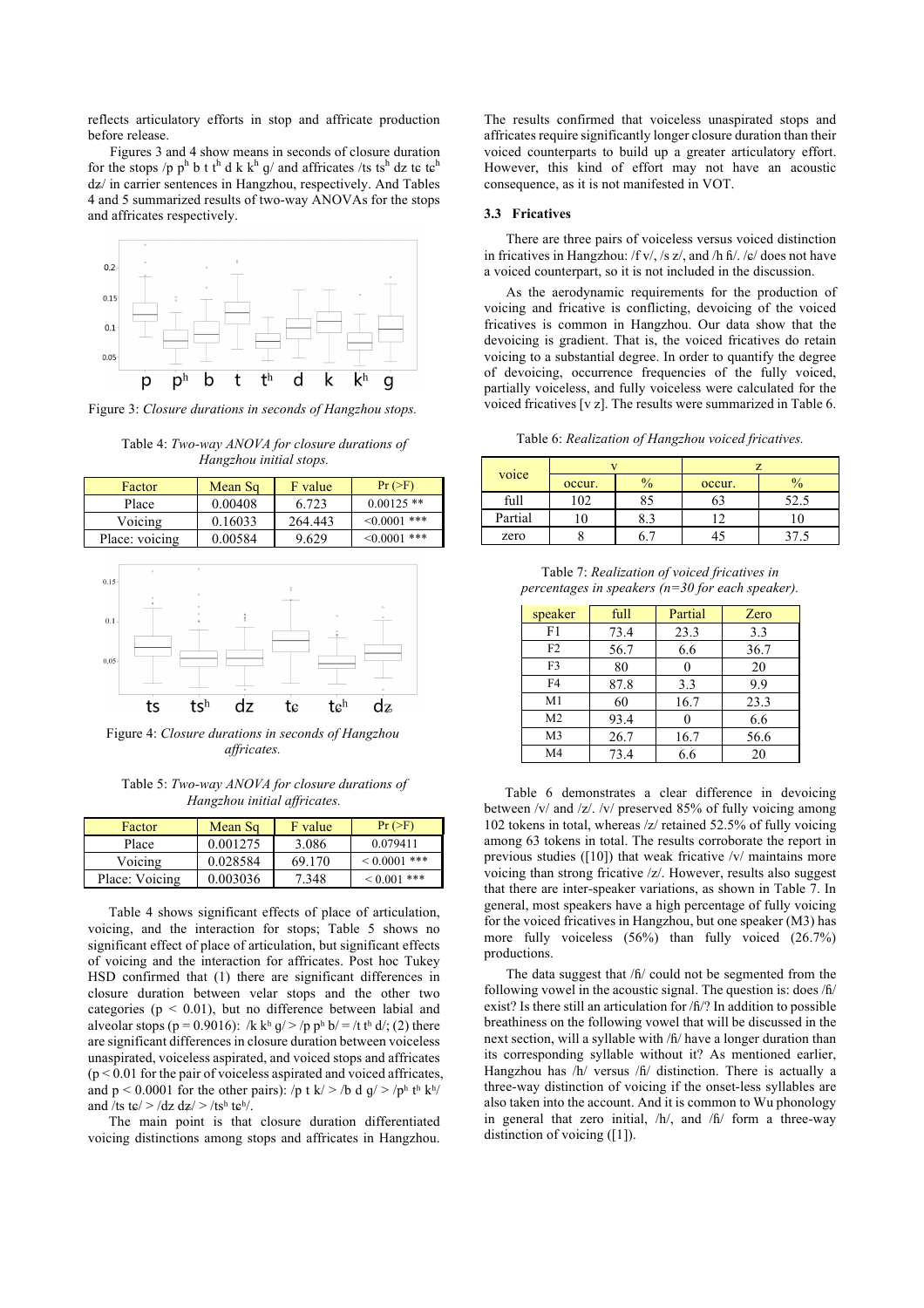Table 8: *One-way ANOVAs for durations in seconds of /i/ and /ɦi/ in carrier sentences and intervocalic positions in disyllabic words.*

| carrier sent. | Mean | <b>SD</b> | P-value           |
|---------------|------|-----------|-------------------|
|               | 0.22 | 0.002     | $\leq 0.0001$ *** |
| /fii/         | 0.28 | 0.006     |                   |
| intervocalic  | Mean | <b>SD</b> | P-value           |
|               | 0.28 | 0.006     | $\Omega$ 1        |
| ĥi.           | 0.31 | $0.007\,$ |                   |

Therefore, the minimal pair /i/ "clothes" versus /ɦi/ "to move" was chosen in the sampled database to explore whether there is a durational difference between /i/ and /ɦi/. Each has 40 data points (5 repetitions  $\times$  8 speakers). Table 8 summarized mean durations in seconds and standard deviations (SD) and Pvalues from one-way ANOVAs for /i/ and /fii/ in carrier sentences and intervocalic positions in disyllabic words. It can be seen from the table that /ɦi/ is 60 ms longer than /i/ in carrier sentences and  $/hi/$  is 30 ms longer than  $/i/$  in intervocalic positions in disyllabic words. And the difference is significant in carrier sentences, but is not in intervocalic positions in disyllabic words. In summary, /ɦ/ tends to have an articulatory effect on the syllable production in terms of duration on the one hand, and this kind of durational difference tends to disappear in unstressed positions in running speech.

### **3.4 Spectral properties**

The data have shown voiced obstruents may have different acoustic phonetic manifestations in Hangzhou. The voicing is generally retained in the voiced fricatives /v z/, but is not observed in the voiced stops in terms of VOT. And the voiced glottal fricative /ɦ/ could not be segmented acoustically. Do they all have a similar effect on the following vowel by causing breathiness? Figure 5 shows the means in dB of spectral measures (H1-H2, H1-F1 and H1-F3) on the 11 equidistantly distributed data points of the target CV syllables. Due to space limit, discussion is focused on the /p-b/, /ts-dz/, /s-z/, and /zeroɦ/ pairs, which are typical and representative for stops, affricates, fricatives, and the onset-less versus glottal articulations, respectively. Table 9 summarized P-values of one-way ANOVAs for the /p-b/, /ts-dz/, /s-z/, and /zero-ɦ/ pairs on the onset (10%), mid (50%), and offset (90%) data points of the target syllables in carrier sentences. Asterisks denoted significant levels, and P-values were given if no significance.

| Table 9: One-way ANOVAs for spectral measures on           |
|------------------------------------------------------------|
| the onset, mid, and offset of the syllables with $/p-b/$ , |
| /ts-dz/, /s-z/, and /0-h/ pairs in carrier sentences.      |

|                    |        | $H1-H2$ | $H1-F1$ | $H1-F3$ |
|--------------------|--------|---------|---------|---------|
| $/p-b/$            | onset  | ***     | ***     | ***     |
|                    | mid    | ***     | ***     | ***     |
|                    | offset | ***     | ***     | ***     |
| $/ts-dz/$          | onset  | ∗       | **      | ***     |
|                    | mid    | ∗       | 0.06    | **      |
|                    | offset | 0.96    | 0.84    | 0.18    |
| $/s-z/$            | onset  | 0.1     | 0.12    |         |
|                    | mid    | 0.06    | 0.13    | ¥       |
|                    | offset | ŵ       | **      | 0.5     |
| $/0 - \frac{1}{2}$ | onset  | **      | ***     | ***     |
|                    | mid    | 0.23    | ***     | ***     |
|                    | offset | **      | 0.41    | 0.7     |



Figure 5: *Means in dB of spectral measures (n=120) for /p-b/, /ts-dz/, /s-z/, and /0-ɦ/ in carrier sentences.*

It can be seen from Figure 5 that the vowel following voiced obstruents generally has greater H1-H2, H1-F1 and F1-F3 values than the vowel following their voiceless or onset-less counterparts in Hangzhou. The results confirmed that the vowel following voiced obstruents is breathier than the vowel following their voiceless or onset-less counterparts. Meanwhile there are inter-category variations. As shown in Figure 5 and Table 9, the difference in breathiness is highly significant throughout the entire syllable for the syllables with stop pair /pb/. The syllables with affricate pair /ts-dz/ exhibit significant difference in breathiness on the first half of syllable duration. The syllables with fricative pair /s-z/ seem to be exceptional: no significant difference in terms of H1-H2 and H1-F1 except for the offset, and weak significant differences on onset and mid points. This could probably be attributed to the fact that the voiced fricatives partially maintained voicing. Finally, syllables with the onset-less and /fi/ pair show highly significant difference in breathiness on the onset and mid points in terms of H1-F1 and H1-F3, but the significant difference is detected only on the onset in terms of H1-H2 (Note that the offset data point even showed an opposite significant difference).

### **4. Conclusions**

This paper gives an acoustic phonetic description of the obstruent distinction in the Hangzhou Wu Chinese dialect. Results show that VOT cannot differentiate the voiced obstruents from their voiceless counterparts, but the silent closure duration can. And breathiness was detected on the vowel throughout the entire syllable following the voiced stops. In conclusion, Hangzhou generally maintained a three-way laryngeal distinction between voiceless unaspirated, voiceless aspirated, and voiced stops. Affricates also show a three-way laryngeal distinction, and the breathiness lasts for the first half of syllable duration in voiced affricates. And the onset-less initial, /h/, and /ɦ/ form a three-way laryngeal distinction, too.

The voiced stops /v z/ generally maintained voicing, though there are inter-speaker variations. And the weak fricative /v/ retained more voicing productions than the strong one /z/.

# **5. Acknowledgements**

This work is supported by Chinese National Social Science Foundation (Project number: 15BYY073; P.I.: Hu Fang).